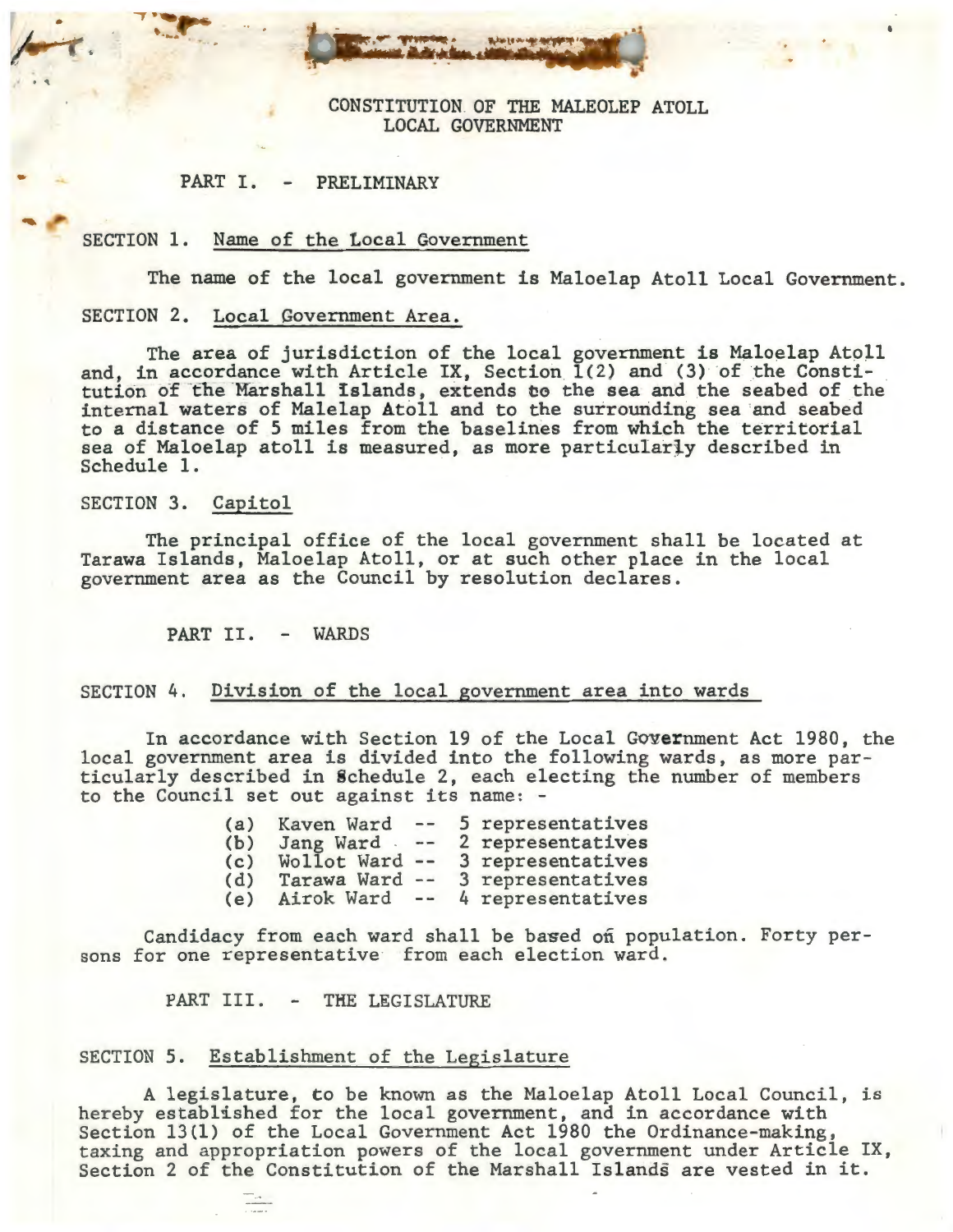

~

(1} The Council shall consist of the members elected from each ward.

(2) The two(2) Iroij of Maloelap sitting as ex-officio members.

(3) The general members referred to in Subsection (1) shall be elected by ballot by eligible voters, as provided for by Section 13 and 23 of the Local Government Act 1980.

 $(4)$  The first general election of members referred to in Subsection (1) shall be held on a date, as soon as practicable after the effective date of this Constitution, and thereafter on a date as near as practicable to the fourth anniversary of the date of the preceding general election, fixed by the Chief Electoral Officer.

# SECTION 7. Qualifications

(1) The qualifications for election as a general member referred to in Section 6(1) are to -

- (a) be a citizen of the Marshall Islands; and
- (b) have land rights; and
- (c) have resided on Maloelap Atoll three years prior to election; and
- (d) have resided on the election ward in which he is running from for at least one year; and
- (e) 20 years of age or older; and
- (f) not be under criminal sentence at the time of his election.

# SECTION 8. Term of Office

(1) The term of office of a member referred to in Section 6 (1) is four years and -

- (a) the registered voters of Maloelap Atoll shall determine by vote which half of the total membership of the Council elected during the first general election under the Constitution of Maloelap Atoll, shall have a term of two yearsi and
- (b) commences on the day after his election is announced; and
- (c) terminates on the day before the election for his seat.

(d) The office of the Mayor shall call a special election for those members whose term expired approved by the voters.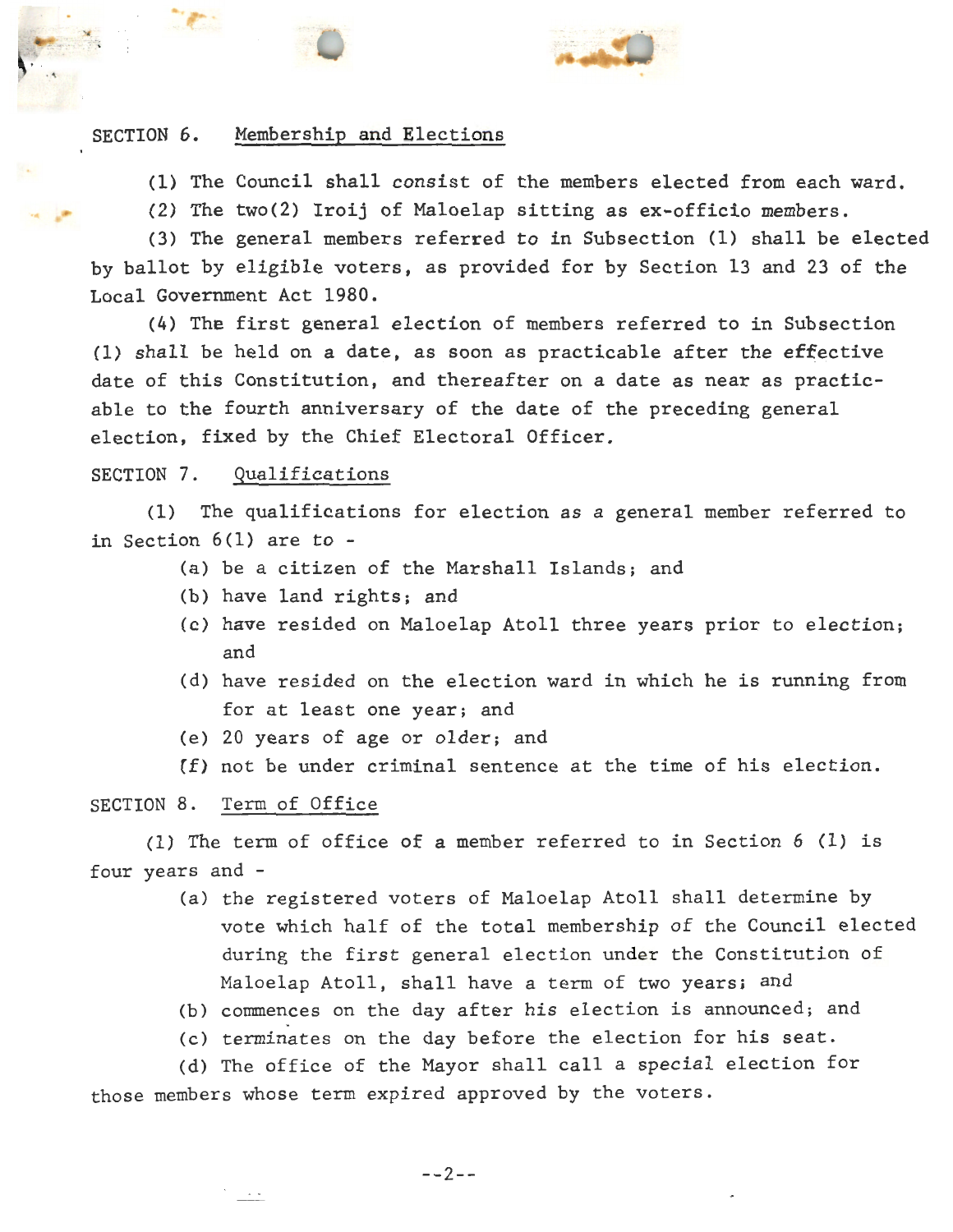

#### SECTION 9. Vacation of Seats

 $\bullet$  .

 $if --$ (1) The seat of a member of the Council becomes vacant if, and only

- (a) his term of office terminates in accordance with Section 8; or
- (b) he ceases to possess the qualifications for election that he was required, under Section 7, to have at the time of his election; or
- $=$   $(c)$  heidies; or
	- (d) he resigns his seat by notice in writing to the local government; or
	- (e) he is removed from office under Subsection (2).
	- (2) The Council may, by affirmative. vote of not less than 3/4 of the total membership of the Council, remove a member from office for cause.

#### SECTION 10. Casual Vacancies

(1) If the seat of a member of the Council referred to in Section 6(1) becomes vacant otherwise than by the termination of his term of office in accordance with Section 8, the vacancy shall be filled as soon as practicable by a special election in the ward that he represented.

#### SECTION 11. Meetings

(1) Meetings of the Council shall be held four (4) times a year, on such days and at such times as are fixed by the Council by resolution, or in default by the Mayor, or by notice in accordance with the Rules of Procedures. Special sessions will be called by the Mayor.

(2) The Chief Electoral Officer shall, as soon as practicable after the declaration of the results of the first general election to the Council, by notice to all members call a meeting of the Council.

(3) The Mayor may at any time, and shall as soon as practicable after receipt of a petition of a majority of the members of the Council, stating the business to be dealt with, call a meeting of the Council, by notice in accordance with the Rules of Procedures of the Council stating the business to be dealt with.

(4) A special meeting shall deal only with the subjects· stated in the notice calling the meeting.

--3--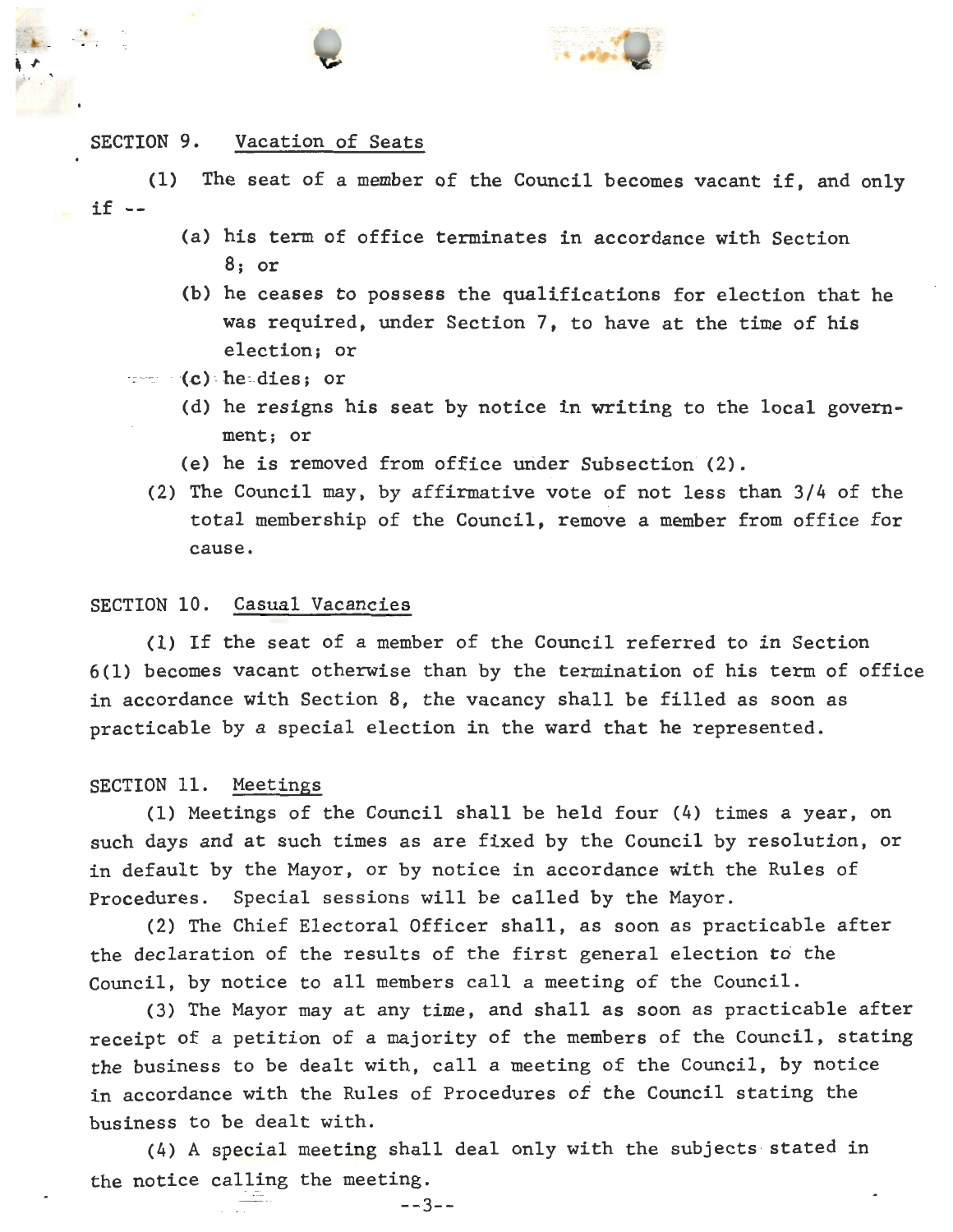**(5) Meetings of the Council shall be held in public.** 

**(6) The quorum for a meeting of the Council is a majority of the**  total number of the membership of the Council.

**(7) The Mayor shall preside at all meetings of the Council at which he is present and, subject to Section 18 and to thr Rules of Procedures of the Council, in his absence or during a vacancy in his office a member elected by the members present shall preside.** 

**(8) Except as otherwise provided by the Local Government Act 1980,** 

all questions before a meeting of the Council shall be determined in accordnace with the majority of the votes of the members present and voting, but no question shall be decided on ar evenly-dividec vote.

#### SECTION 12. Procedures

 $\mathbf{X}$ 

(1) The Council shall keep and publish a journal of its proceedings.

(2) The Council shall make Rules of Procedures, not inconsistent with this Constitution, any Central Government law or any Ordinance of the local government, for the requlation and orderly conduct of its proceedings and the dispatch of its official business.

(3) Subject to this Constitution, any Central Government law or any Ordinance of the local government, the Council may regulate its own proceedings.

#### SECTION 13. Committees

 $\frac{1}{2} \frac{1}{2} \frac{1}{2} \frac{1}{2} \frac{1}{2} \frac{1}{2} \frac{1}{2} \frac{1}{2} \frac{1}{2} \frac{1}{2} \frac{1}{2} \frac{1}{2} \frac{1}{2} \frac{1}{2} \frac{1}{2} \frac{1}{2} \frac{1}{2} \frac{1}{2} \frac{1}{2} \frac{1}{2} \frac{1}{2} \frac{1}{2} \frac{1}{2} \frac{1}{2} \frac{1}{2} \frac{1}{2} \frac{1}{2} \frac{1}{2} \frac{1}{2} \frac{1}{2} \frac{1}{2} \frac{$ 

The Council may establish standing and other committees to deal with any matter that can in its opinion more properly or more conveniently be dealt with by a committee.

# PART IV. -- THE HEAD OF THE LOCAL GOVERNMENT

# SECTION 14. Office of the head of the local government

An office of head of the local government, who shall be known as the Mayor, is hereby established for the local government.

--4--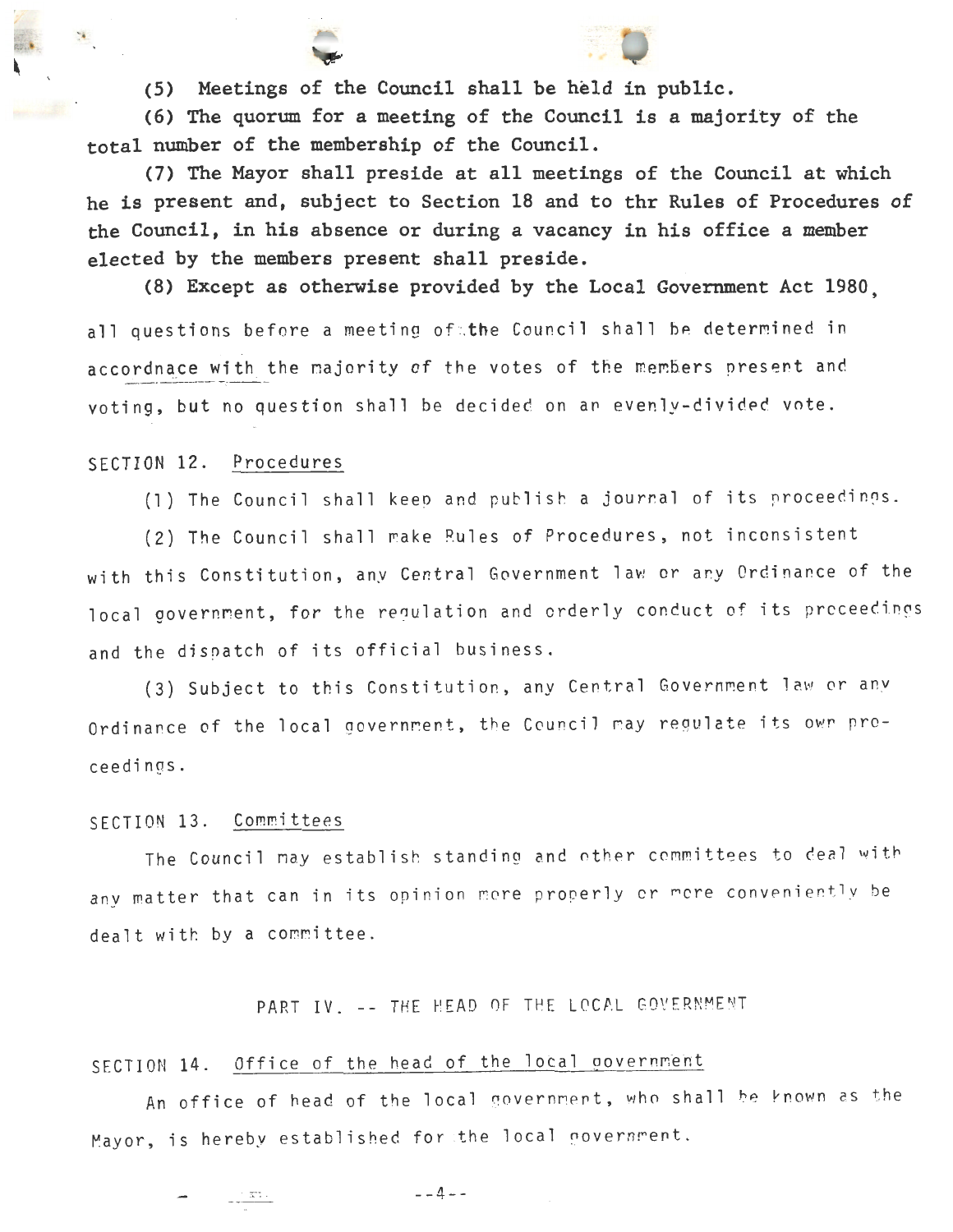#### SECTION 15. Qualification

The Mayor must be a member of the Council who is 30 years of age or more.

#### SECTION 16. Election

(1) The Mayor shall be elected by the Council by the affirmative vote of a majority of the total nember of the membership of the Council.

 $-(2)$  - If on a ballot no member receives the votes of a majority of the total number of the membership of the Council, the candidate receiving the lowest number of votes (or if there be more than one such candidate, one of them selected by lot), shall be excluded and a fresh ballot taken, and so on until one candidate has received the votes of a majority of the total number of the membershio.

(3) If at the end of that procedure no candidate has received the votes of the majority of the total membership of the Council, the election is void and a fresh election shall be held on the next sitting day of the Council, and so on until a member is elected Mayer.

#### SECTION 17. Vacation of Office

- (1} The office of the Mayor becomes vacant if, and only if
	- (a) his seat in the Council becomes vacant under Section 9; or
	- (b) he is dismissed under Subsection 2; or
	- (c) he resigns his office by notice in writing to the Clerk of the local government.

(2) The Council may, by the affirmative vote of 2/3 of the total membership of the Council, dismiss the Mayor from office.

(3) If the office of the Mayor becomes vacant by reason of the termination of the term of his office as a member of the Council in accordance with Section 8, he shall continue to perform the functions of the Mayor until a new Mayor is elected, but unless he becomes --5--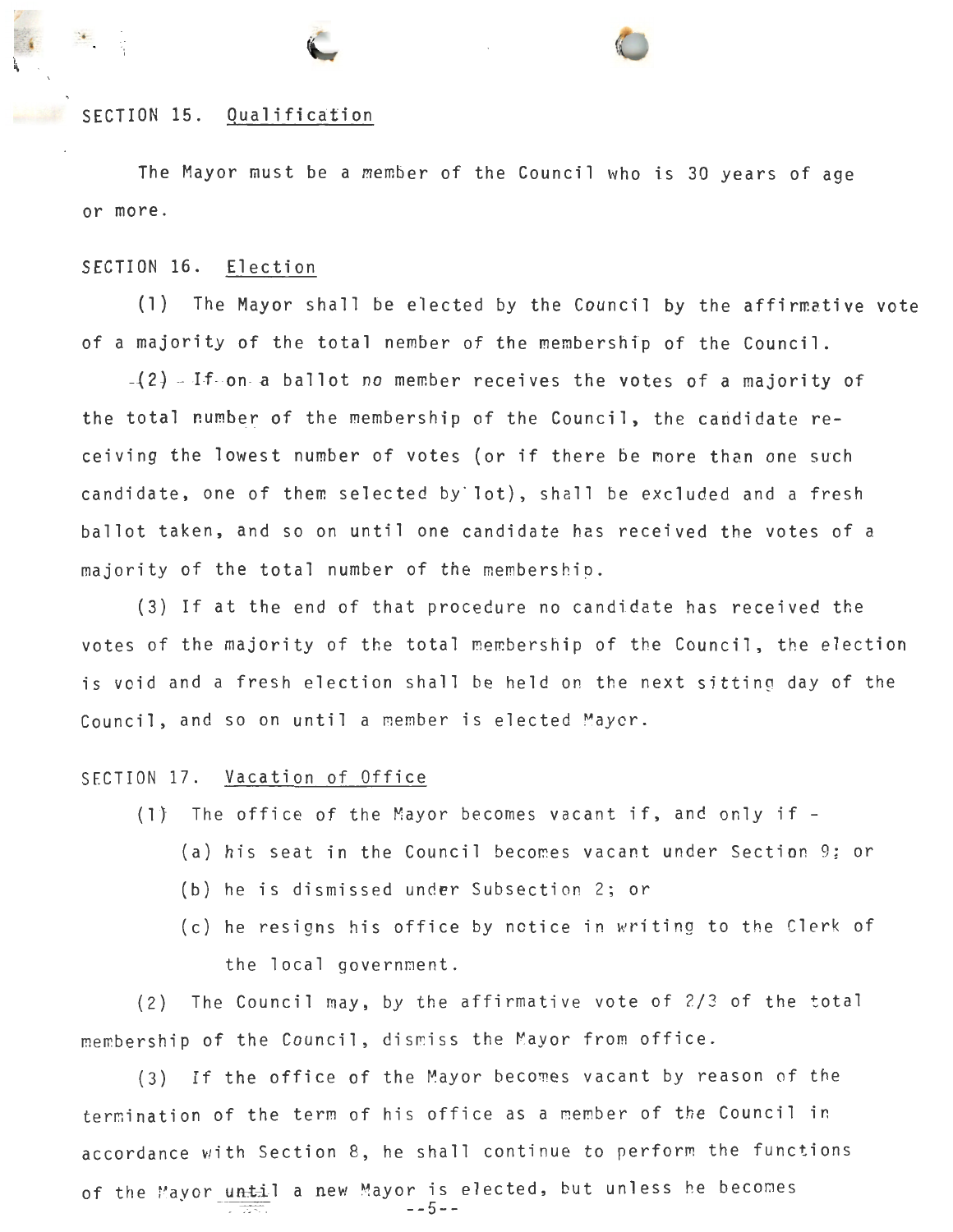again a member of the Council he shall not vote or take part in its deliberations otherwise than as the member presiding at  $a$  meeting.

# SECTION 18. Acting head of the local government

(1) In the event of the absence or incapacity of the Mayor, his functions shall be performed by a member of the Executive Committee appointed by him or, in default, the Executive Committee.

(2) For the purpose of the performance of any function of the Mayor - that a member *of* the Executive Committee is authorized to perform by virtue of Subsection (1), the member shall be deemed to be the Mayor, and any reference in any law or in the Rules of Procedures of the Council to the Mayor shall be read as including a reference to that member a-cordingly.

#### SECTION 19. Functions of the head of the local government

The Mayor has such powers, functions, duties and responsibilities .as are conferred or imposed on him by this Constitution, an Orcinance of the local government, a Central Government law or the Rules of Procedures of the local government.

#### PART V. - THE EXECUTIVE

#### SECTION 20. Establishment of the executive

(1) An executive committee of the Maloelap Atoll local government is hereby established, which shall, in accordance with Section 14(1) of the Local Government Act 1980, be the principal executive arm of the Maloelap Atoll government.

(2) The Executive Committee is collectively responsible to the Council for the executive government of the local government area, and for the performance of the functions of the Executive Committee and the members of the Executive Committee under this Constitution, any Ordinance of the local government or a Central Government law.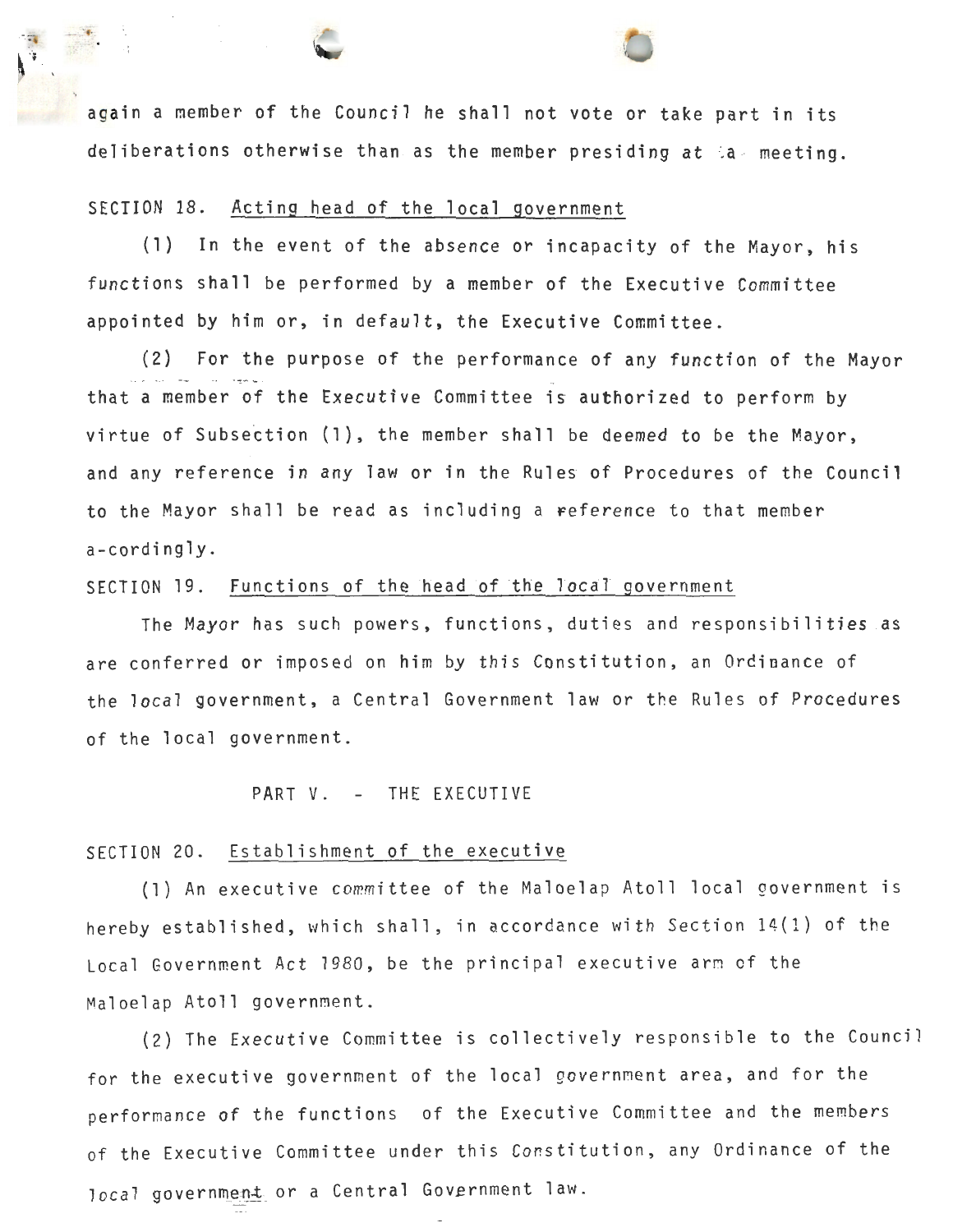SECTION 21. Composition

(1) The Executive Committee shall consist of-

- (a) The Mayor; and
- (b) three members of the Council appointed by the Mayor in writing.

(2) The quorum for a meeting of the Executive Committee is two. SECTION 22. Vacation of Office

 $\Box(1)$  -The office of the Mayor becomes vacant in accordnace with  $Section 17.$ .

(2) The office of an Executive Member becomes vacant if, and only if -

(a) his seat in the Council becmmes vacant under Section 9; or

- (b) The office of the Mayor becomes vacant under Section 17; or
- (c) he is dismissed from office under Subsection 3; or
- (d) he resigns his office by notice in writing to the Mayor.

(3) The Mayor may at any time, with cause, dismiss an Executive Member from office.

(4) If the office of the Mayor becomes vacant otherwise than by reason of his dismissal under Section 17(2), the Executive Members shall continue to perform their functions (including the function of appointing under Section 18 a member of the Executive Committee to perform the functions of the Mayor) .

(5) If the office of an Executive Member becomes vacant by reason of the termination of the term of his office as a member of the Council under Section 8, he may continue to perform the functions of an Executive Member until a new Mayor is elected, but unless he becomes again a member of the Council he shall not vote or take part in its deliberations.

#### SECTION 23. Acting appointment

In the event of the absence or incapacity of an Executive Member,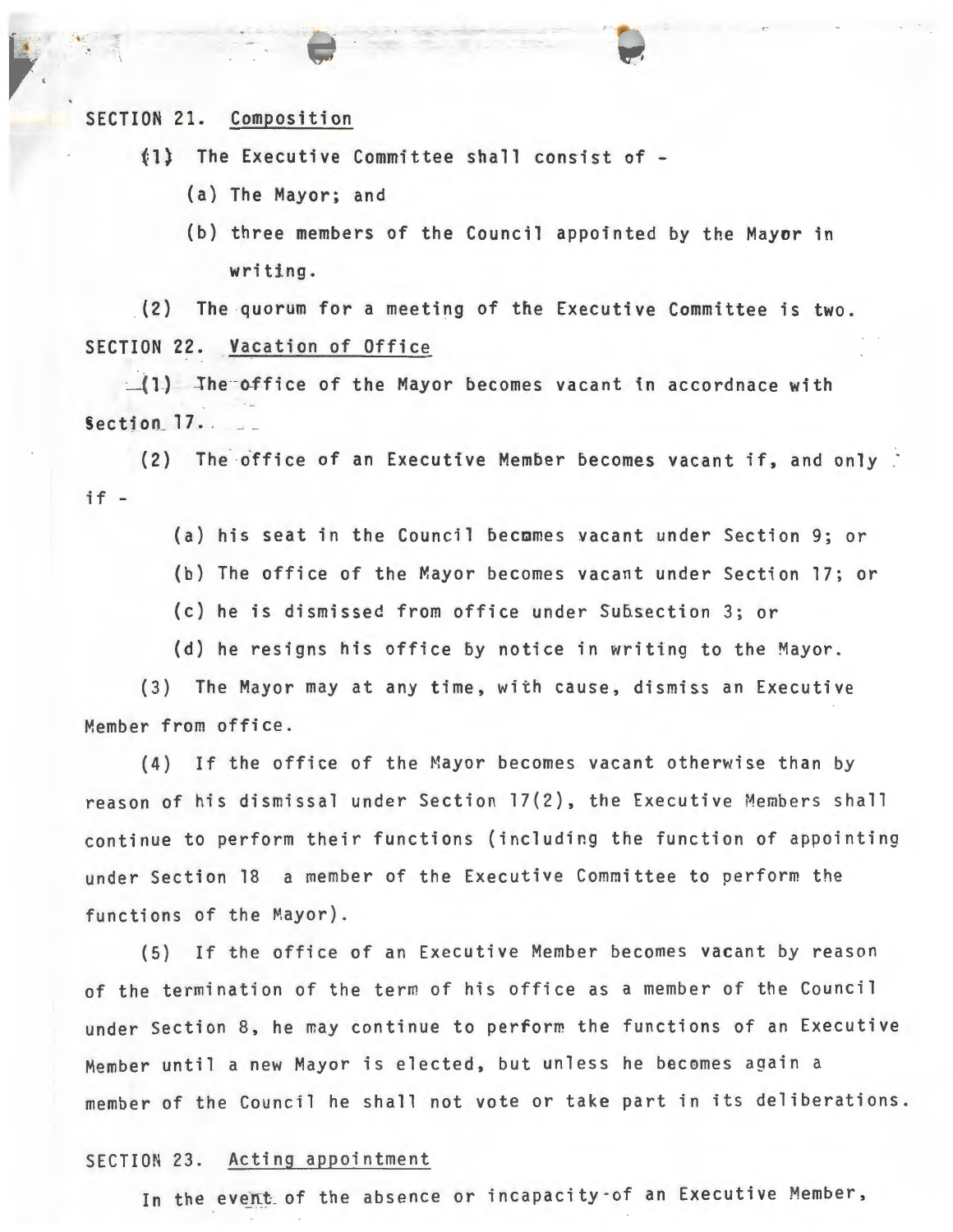the Mayor may -

 $\blacksquare$ ...

- (a) appoint another Executive Member to perform some ar all of his functions; or
- (b) appoint a member of the Council to act as an Executive member, or both, during the absence or incapacity.

#### SECTION 24. Allocation of responsibilities to Executive Members

(1) Subject to this Constitution, any Ordinance of the Maloelap Ato-1: Council and any Central Government law, the Mayor may from time to time allocate to an Executive Member responstbility for matters within the competence of the Executive Committee (including responsibility for the administration of Ordinances of the local government).

(2) The Mayor is responsible for any matter of responsibility for which is not for the time being allocated under Subsection (1).

(3) Nothing in this section affects the collective responsibility of the Executive Committee under Section 20(2}.

### SECTION 25. Functions of the Executive Committee

The Executive Committee has such powers, functions, duties and responsibilities as are conferred or imposed on it by this Constitution, an Ordinance of the local government or a Central Government law.

#### SECTION 26. Advice to the Council, etc., of certain matters

 $- - 8 - -$ 

(1) MThe Mayor shall promptly notify the Council and the Minister of the Government of the Marshall Islands responsible for local government matters of

- (a) the appointment, dismissal or resignation of a member of the Executive Committee; or
- (b) the appointment, or the termination of the appointment of a member of the Council to act as an Executive Member under Section  $23(b)$ ; or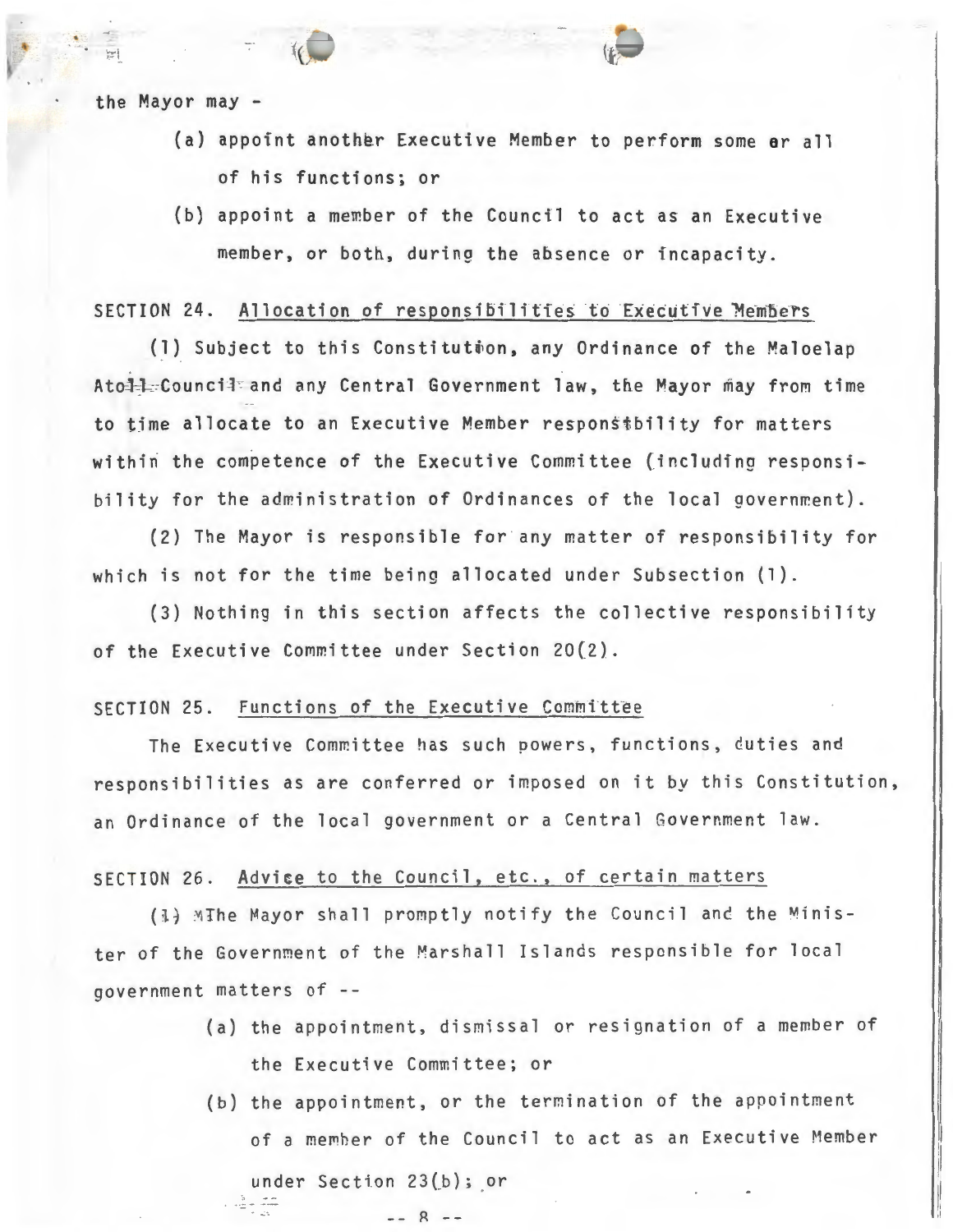

(d) the allocation under Section 24(1} of responsibilities to Executive Members and the appointment under Section 23(a) of an Executive Member to perform functions of another Executive Member.

(2) The Executive Committee shall promptly notify the Council and the Minister of the Government of the Marshall Islands responsible for local government matters of the appointment by it of a member of the Executive Committee to perfrom the functions of the Mayor under Section 18(1).

(3) The Clerk of the Maloelap Atoll Local Government shall promptly the Council and the Minister of the Government of the Marshall Islands responsible for local government matters of the resignation of the Mayor under Section 17(l)(c), or of the dismtssal of the Mayor under Section 17(2).

#### PART VI -- FINANCE

riaaf

#### SECTION 27. Control of revenue and expenditure

(1) No taxes shall be imposed and no other revenue shall be raised, and no money of the local governnent shall be expended, unless authorized by law.

(2) Subsection (l) does not cpply to the acceptance of grants(other) than loans) from the government of the Marshall Islands, for the purpose of which, and subject to the conditions on which, they are rade.

 $(3)$  All money received by the local government shall, unless other-

--9--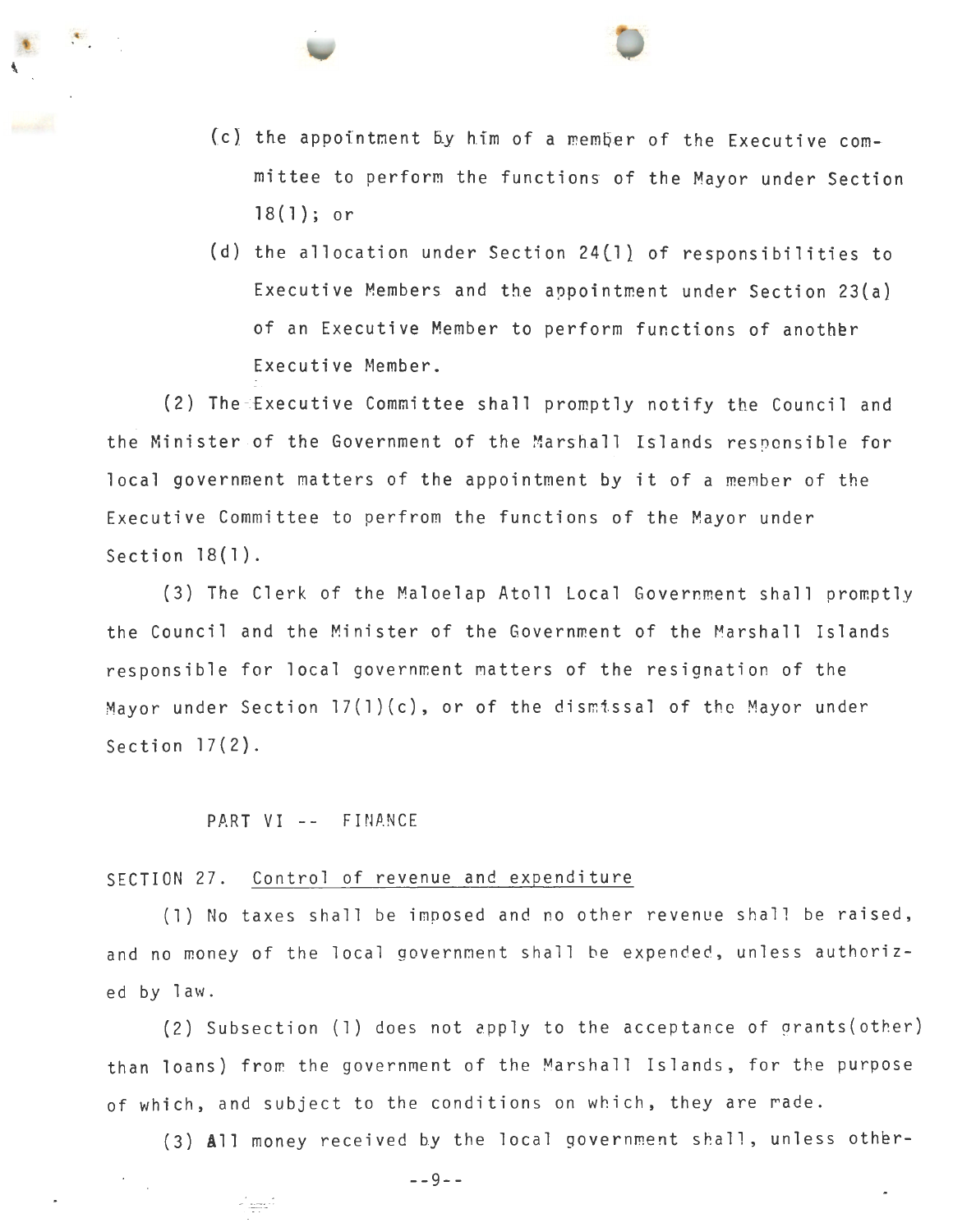wise authorized by Ordinance of the local government or by or under Local Government Financial Memoranda issued under Section 41(2) of the Local Government Act 1980, be paid into a fund or account established in accordance with such an Ordinance or the Financial Memoranda.

#### SECTION 28. Financial responsibility of the Executive Committee

(1) It is the responsibility of the Executive Committee to make proposals to the Council on all matters relating to the budget, and in particular the Executive Committee shall make recommendations to the Council for the raising of taxes and other revenue, and for the expenditure of money of the local government.

(2) The Executive Committee is accountable to the Council for all expenditure of meney of the local government and for relating such expenditure to appropriations made by the Council or to other authority conferred by this Constitution, an Ordinance of the local government or a Central government law.

(3) Except on the recommendation or with the consent of the Executive Committee, signified by or on behalf of the Mayor, the Coancil shall not make or approve any Ordinance or other oroceeding introduced by a member other than the Mayor or an Executive member if the Ordinance or proceeding would, in the opinion of the member of the Council presiding-

- (a) dispose of or charge any of the revenues of the local government; or
- (b) revoke or alter (otherwise than by way of reduction) any such disposition or charge;or
- (c) impose, alter or abolish any tax, rate, due, fee or fine.

#### SECTION 29. Budget and approoriation

(1) The Executive Committee shall cause to be introduced into 中華 --10--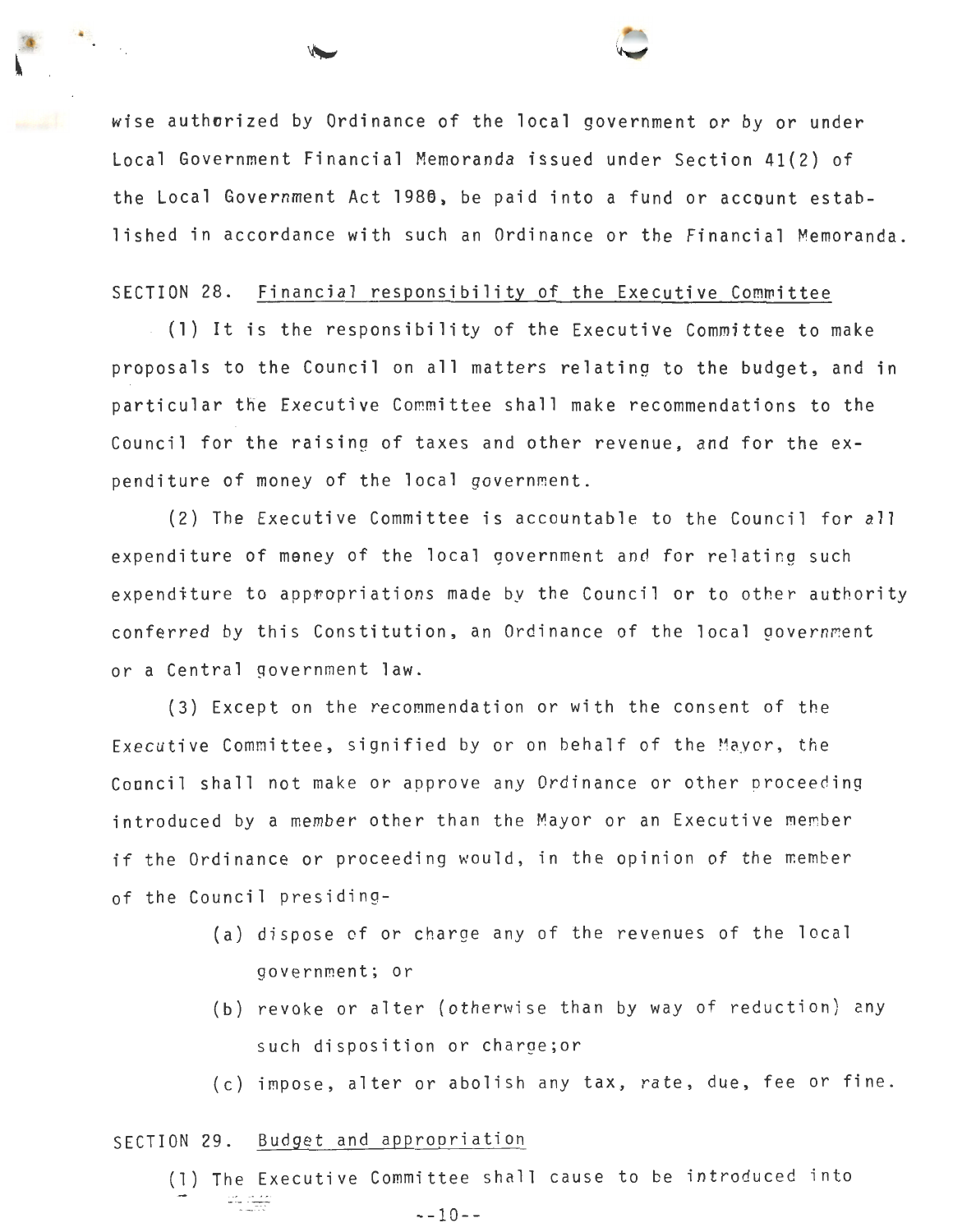the Council in respect of each financial year -

..

- (a) a set of budget estimates of revenue and expenditure; and
- (b) an Appropriation Ordinance to make appropriations for expenditure, and may introduce additional supplementary estimates and Supplementary Appropriation Ordinances.

(2) Subject to any Local Government Administrative Memoranda issued under Section  $41(1)(a)$  of the same  $Act$ , Appropriation Ordinances and Supplementary Appropriations Ordinances shall follow the general form of Central Government Appropriation Bills and Supplementary Appropriation Bills under Article VIII, Sections 6 and 8 of the Constitution of the Marshall Islands.

(3) Subject to any Local Government Financial Memoranda issued under Section 41(2) of the Local Government Act 1980, an Ordinance of the local government may make provision for anticipated and re-programmed expenditure and a Contingencies Fund.

(4) Nothing in this section prevents appropriations for specific purposes being included in an Ordinance of the local government other than an Appropriation Ordinance or a Supplementary Appropriation 0rdinance.

(5) Appropriations lapse at the end of the financial year to which they respectively relate, unless, in relation to any particular head of appropriation, an Ordinance of the local government provides otherwise.

#### SECTION 30. LOANS

The local government shall not accept loans, grant charges against its future revenue, or incur indebtedness chargable to future revenue otherwise than in accordance with Section 50 of the Local Government Act 1980.

--11--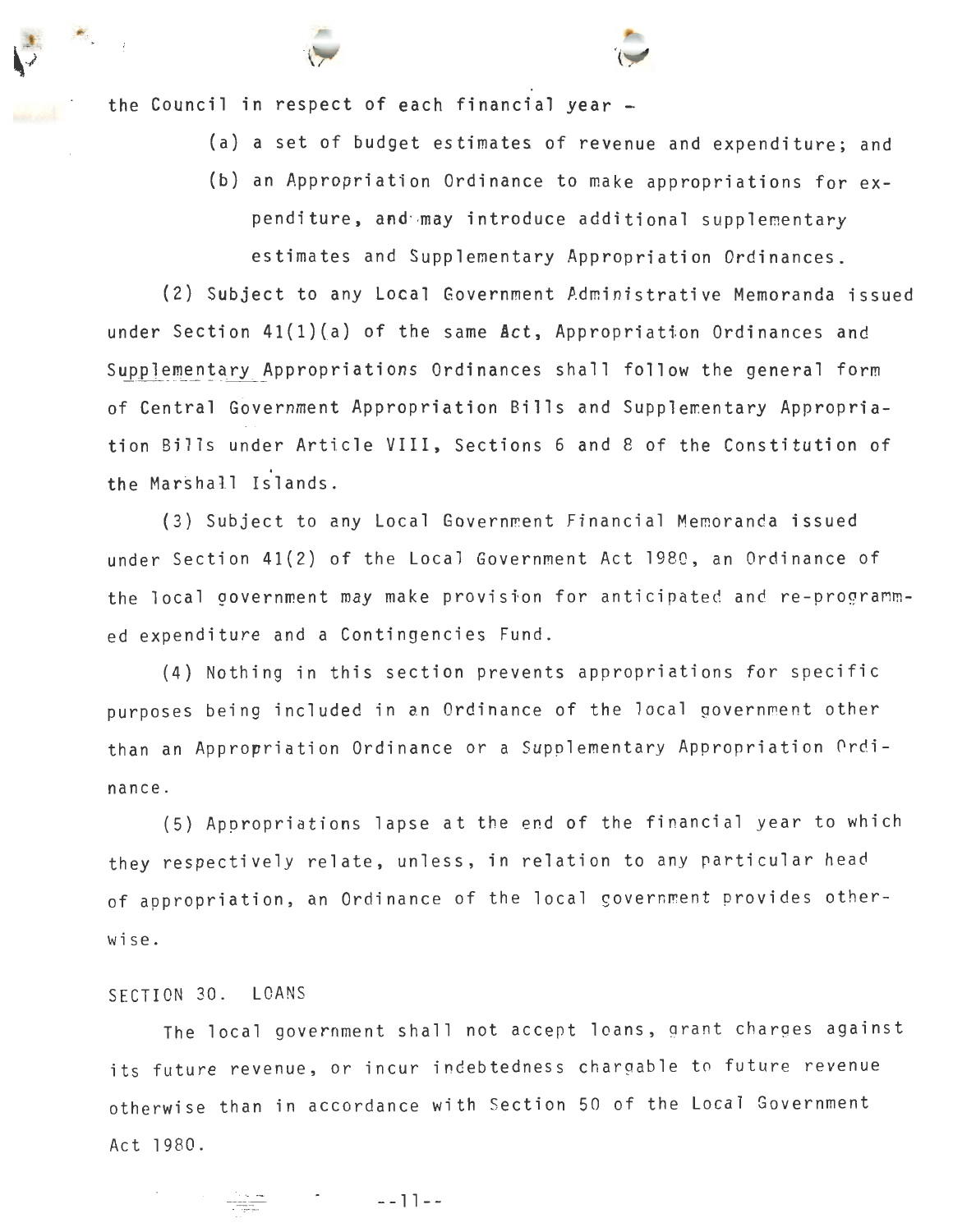### SECTION 31. Accounts

 $\cdot$ 

(1) The Executive Committee shall cause to be kept full and proper accounts and records of revenue and expenditure of the local government, assets of or under the control of the local government and liabilities of the local government.

- (2) The accounts and record shall comply with
	- {a) any Local Government Financial Memoranda issued under Section 41(2) of the Local Government Act 1980; and
	- (b) subject to such memoranda, any directions of the Auditor-General; and
	- (c) subject to such meoranda and directions, any Ordinance of the local government

(3) The Executive Committee shall, as *soon* as practicable after the end of a financial year, lay before the Council accounts relating to all revenues and expenditures of the local government for that financial year, together with any report of the audit of the accounts under Section 32 .

## SECTION 32. Audit

(1) In addition to the audit provided for 5y Section 35 of the - The state provided for by become be on Local Government Act 1980, the Auditor-General or a person authorized by him may at any time audit the accounts and records of the local government, and any accounts laid or to be laid before the Council under Section 31( 3).

(2) The Auditor-General or authorized person shall report to the Council and to the Minister of the Government of the Marshall Islands responsible for local government matters on the audit and shall, in his report, draw attention to any irregularities in the accounts and records, or in the accounts, as the case may be.

 $-- 12--$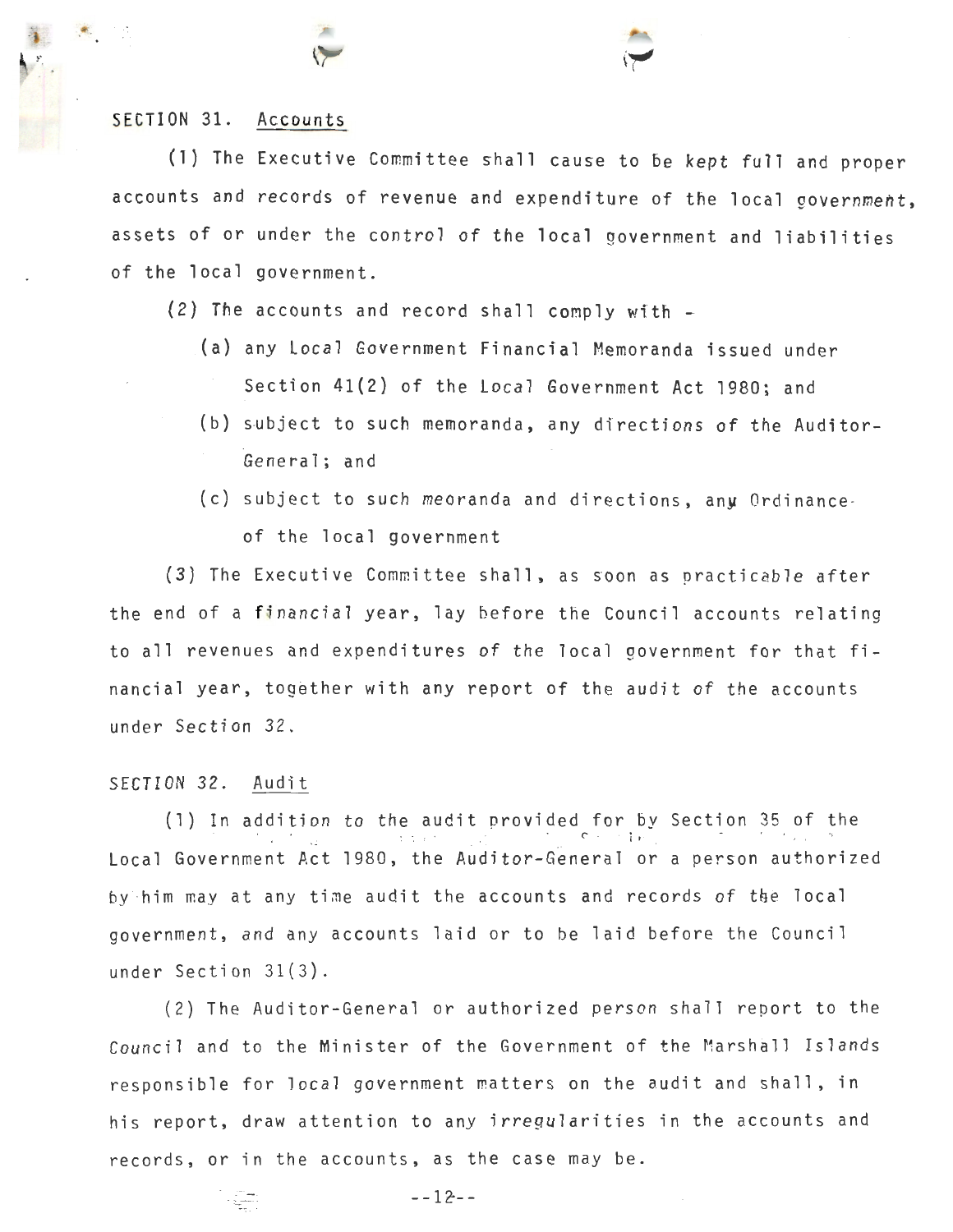(3) For the purpose of an audit under Subsection (1), the Auditor-General or authorized person has the powers and rights referred to in Article VIII, Section 15 of the Constitution of the Marshall Islands.

#### SECTION 33. Financial Memoranda

-..

Subject to this Constitution, all persons concerned with the financial administration of the local ogovernment shall comply with any Local Government Financial Memoranda issued under Section 41(2) of the Local Government Act 1980.

#### PART VII. - STAFF

#### SECTION 34. Employment of Staff

(1) The Mayor, on behalf of the local government, may appoint a Clerk of the local government, and such other officers and employees as he considers necessary for the effective operation of the local government.

 $(2)$  the local government is the employer of the Clerk and the other officers and employees.

(3) The terms and conditions of appointment and employment of the Clerk and the other officers and employees shall be cetermined by or under an Ordinance of the local government, and in the absence of such an Ordinance are, with the necessary modifications, those of members of the Public Service holding equivalent positions, for which purpose any reference in any Central Government law to -

- (a) the Chief Secretary or a department head shall be read as a reference to the Clerk; or
- (b) the Public Service Commission shall be read as reference to the Executive Committee.

 $--13--$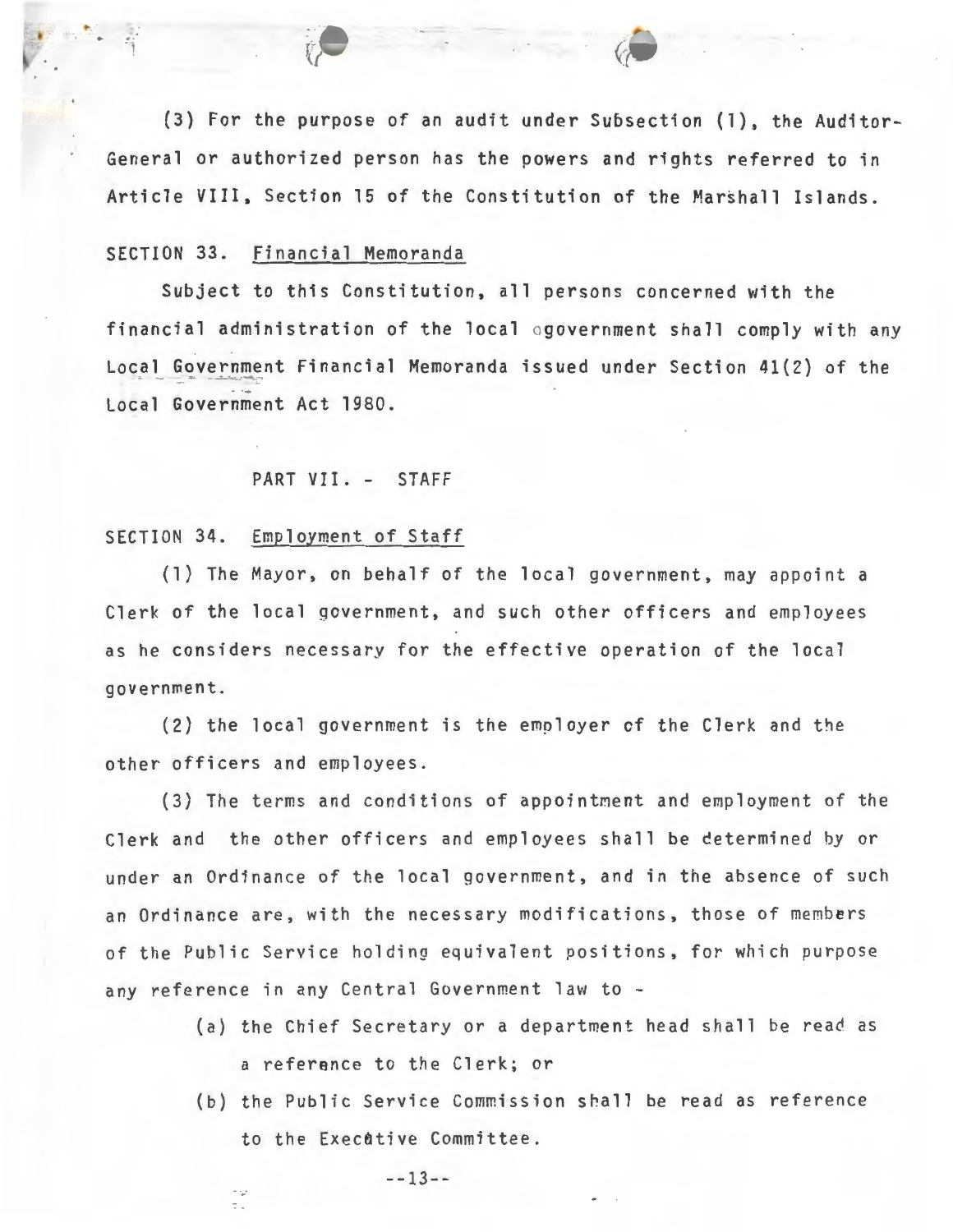# SECTION 35. Seconded, etc., public servants

-·· - ' (

Subject to any arrangements made under Section 16(3) of the Local Government Act 1980, and to anything to the contrary in any Ordinance of the local government, a member of the Public Service who is seconded to the local government in accordance with that section, or whose services are made available to the local government in accordance with that section, shall be deemed to be an officer of the local government for the purposes of any Ordinance of the local government other than an Ordinance prescribing terms and conditions of employment by the local government.

PART VIII. AMENDMENT OF THE CONSTITUTION

#### SECTION 36. Method of amendment

(1) This Constitution may be amended 5y Ordinance of the Local government approved on two occassions not more than 30 days apart by a 2/3 majority of the total membership of the Council, or a shorter period of time set by the Minister of the government of the Marshall Islands responsible for local government matters for appropriate cause.

(2) If the Minister of the Government of the Marshall Islands responsible for local government matters recommends to the local government amendmends to this Constitution, the Council shall consider those amendmends, but need not adopt them, with or without modification .

PART IX. -- MISCELLANEOUS

#### SECTION 37. Central Government recommendations as to Ordinances, etc.

If the Minister of the Government of the Marshall Islands responsible for local government matters recommends to the local government that an Ordinance be made, amended or repealed, the Mayor shall cause the recommendation to be presented to the Council together with the

 $\overline{\phantom{a}}$ 

I  $\overline{ }$ 

J

 $--14--$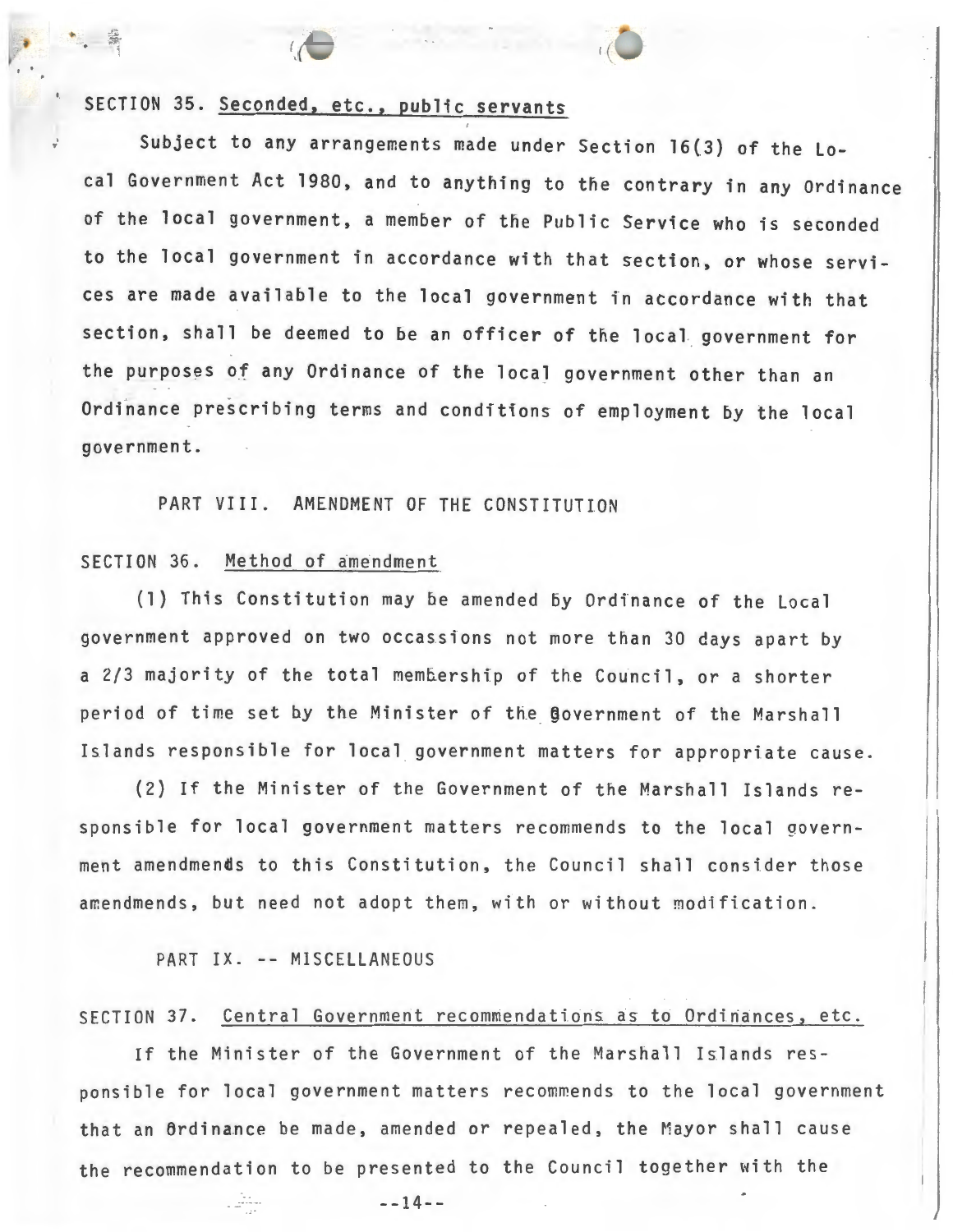comments of the Executive Committee on it.

SECTION 38. Advise as to validity of Ordinance, etc.

(1) The Mayor may, and shall if so directed by the Council, request the Minister of the Government of the Marshall Islands responsible for local govermment matters for a report by the Attorney-General on the validity of an Ordinance or proposed Ordinance of the local government, or of any action or proposed action by the local government. -

#### SECTION. 39. Vacancies

The validity of any thing done by the Council or the Executive Committee or, subject to any Ordinance of the local government and to the Rules of Procedures of the Council, of a committee of the Council is not affected by any vacancy in its membership, provided that the number necessary to form a quorum for a meeting remains.

#### SECTION 40. Service

Where any document or thing is to be given to, served on or comminicated to a local government at a time when-

> (a) there is a vacancy in the office of the Mayor or the Mayor is absent or incapacitated; and

(b) there is no person appointed under Section 18, it is sufficient if it is addressed to the Clerk of the local government.

#### SECTION 41. Effective date

This Constitution shall be effective on a date fixed by the